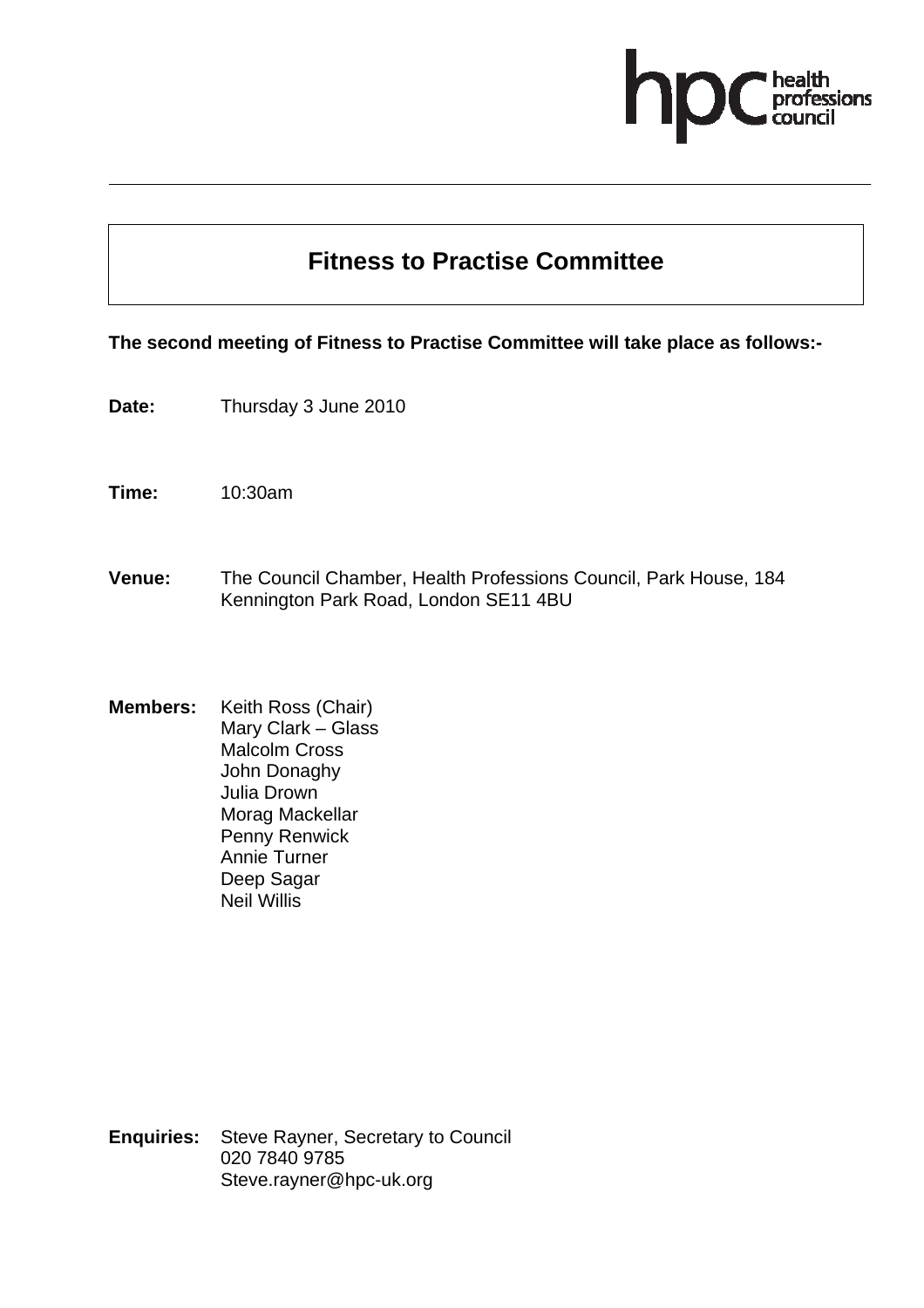Part one – to be held in public

| 1.  | <b>Chair's welcome and introduction</b>                                                                       | verbal                   |
|-----|---------------------------------------------------------------------------------------------------------------|--------------------------|
| 2.  | <b>Apologies for absence</b>                                                                                  | verbal                   |
| 3.  | <b>Approval of agenda</b>                                                                                     | verbal                   |
| 4.  | <b>Declaration of Members' interests</b>                                                                      | verbal                   |
| 5.  | Public Minutes of the committee meeting of 25 February 2010<br>Steve Rayner - Secretary to the Committee      | enclosure1<br>FTP10/17   |
| 6.  | <b>Matters arising</b><br>Steve Rayner - Secretary to the Committee                                           | enclosure 2<br>FTP10/18  |
| 7.  | <b>Chair's report</b>                                                                                         | verbal                   |
| 8.  | <b>Director of Fitness to Practise Report</b><br>Kelly Johnson - Director of Fitness to Practise              | enclosure 3<br>FTP10/19  |
|     | Items for discussion                                                                                          |                          |
| 9.  | FTP annual report 2010<br>Zoe Maguire - Investigations Manager                                                | enclosure 4<br>FTP10/20  |
|     | 10. Website information policy<br>Alison Abodarham - Head of Adjudication                                     | enclosure 5<br>FTP10/21  |
| 11. | Practice note: Article 30 (7)<br>Ciara O'Dwyer - Lead Case Manager                                            | enclosure 6<br>FTP10/22  |
| 12. | <b>Practice note: Hearings in private</b><br>Kelly Johnson - Director of Fitness to Practise                  | enclosure 7<br>FTP10/23  |
| 13. | <b>Practice note: Finding fitness to practice impaired</b><br>Kelly Johnson - Director of Fitness to Practise | enclosure 8<br>FTP10/24  |
|     | 14. Practice note: Case management and directions<br>Kelly Johnson - Director of Fitness to Practise          | enclosure 9<br>FTP10/25  |
| 15. | <b>Practice note: Hearings locations</b><br>Kelly Johnson - Director of Fitness to Practise                   | enclosure 10<br>FTP10/26 |
|     | Items to note                                                                                                 |                          |
| 16. | <b>Update on CHRE report</b>                                                                                  | enclosure 11             |

| $Sp$ and $S1$ . $S2$ . $Sp$ .                   |
|-------------------------------------------------|
| Kelly Johnson – Director of Fitness to Practise |

enclosure 11 FTP10/27